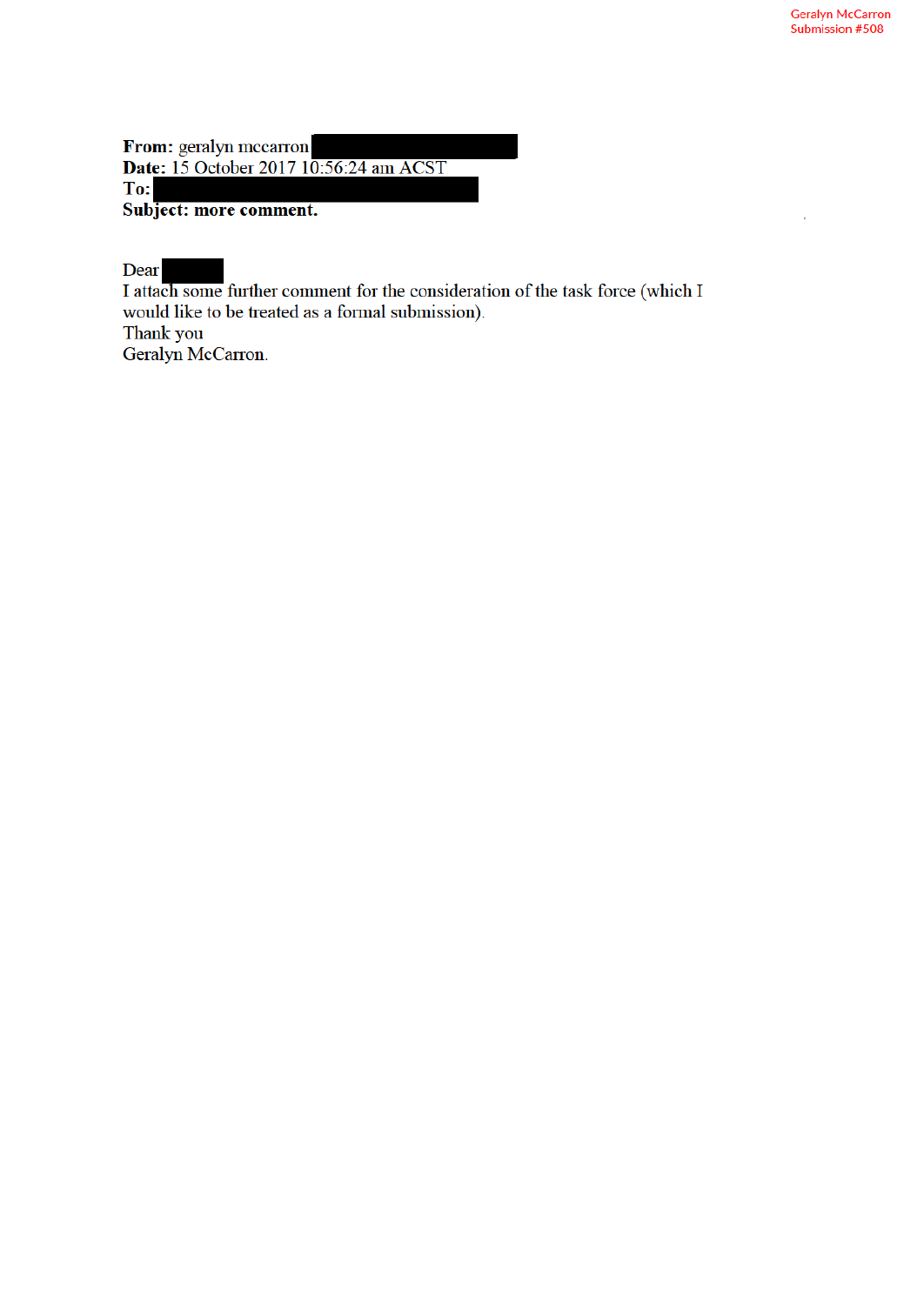Dear Justice Pepper,

I wish to bring to the attention of the task force some information unpinning the conclusions of two other jurisdictions (Ireland and Scotland) regarding unconventional gas development.

In Ireland, on 12th April 2017, Hildegarde Naughton, Chairman of The Joint Committee on Communications, Climate Action and Environment in the report on "The prohibition of the exploration and extraction of onshore petroleum bill 2016" wrote:

*"Having considered all the evidence offered, while the committee accepts that while there may be economic advantages and enhanced energy security for Ireland in allowing unconventional oil and gas exploration, the committee is of the view that these benefits are outweighed by the risks to the environment and human health from an as yet relatively untried technology.*

*The committee also feels that further investment in exploitation of fossil fuels would in all likelihood reduce investment in sustainable sources of energy, mindful of Ireland's commitments in relation to climate change mitigation."*

http://data.oireachtas.ie/ie/oireachtas/committee/dail/32/joint committee on communications natural resources and agriculture/reports/2017/2017-04- 12 report-on-the-prohibition-of-the-exploration-and-extraction-of-onshorepetroleum-bill-2016 en.pdf

On 3rd October 201, in a statement to the Scottish Parliament outlining the government's position on onshore unconventional gas development, Minister for Business, Innovation and Energy Paul Wheelhouse said:

## *"In reviewing the research findings, I had particular concerns over the insufficiency of epidemiological evidence on health impacts highlighted by Health Protection Scotland.*

*I also note the conclusion of the Committee on Climate Change, our advisers on statutory targets, who concluded that unconventional oil and gas extraction in Scotland would make meeting our existing climate change targets more challenging.*

*Indeed, as the Committee states in its report, in order to be compatible with Scottish climate change targets, emissions from production of unconventional oil and gas would require to be offset through reductions in emissions elsewhere in the Scottish economy. Given the scale of the challenge we already face, that would be no easy task.* 

*I also note that KPMG concluded in their report on the economic impact of an unconventional oil and gas industry in Scotland that under their central development scenario, just 0.1% annually would on average be added to Scottish GDP should fracking be given the go-ahead."*